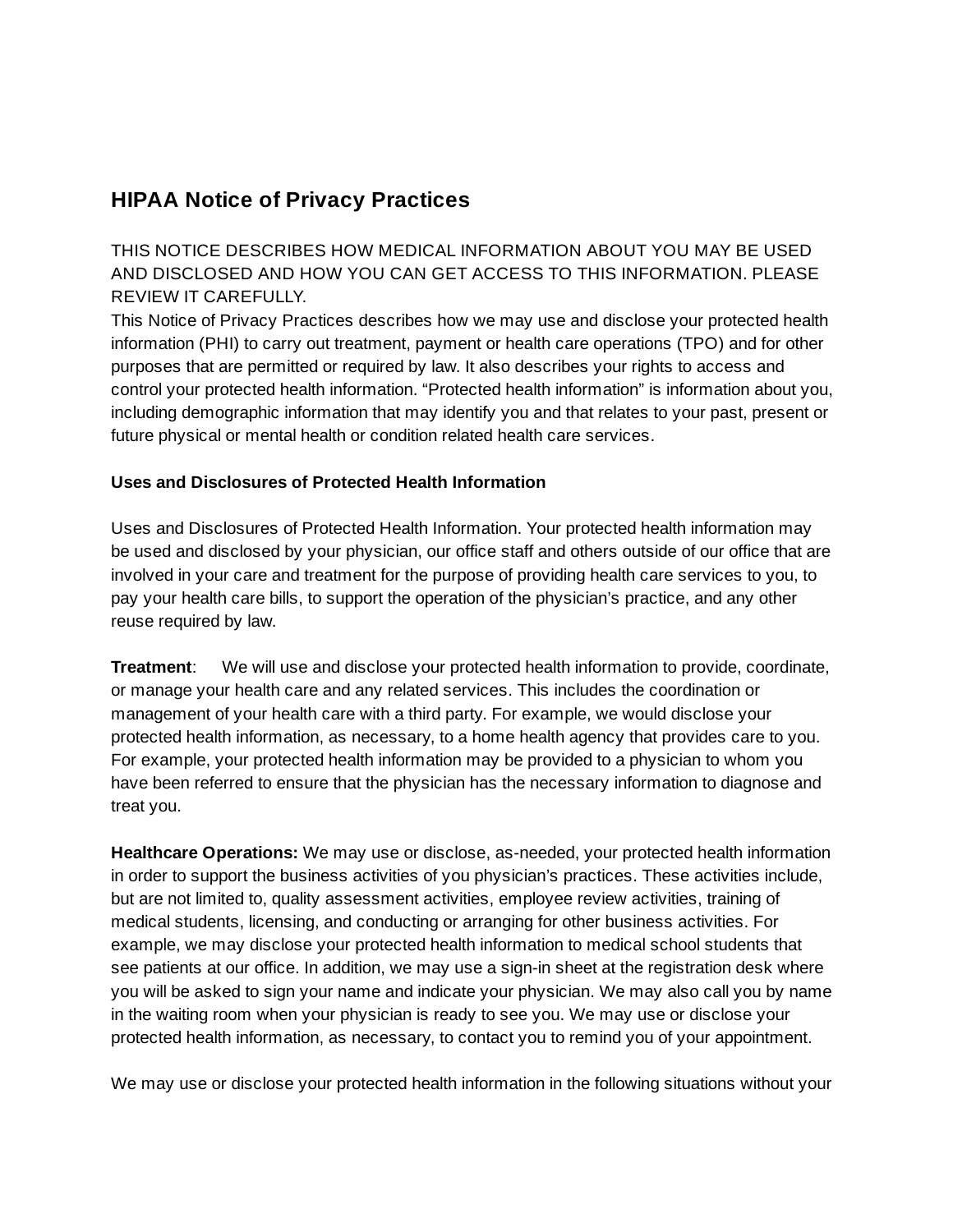authorization. These situations include: as Required By Law, Public Health issues as required by law: Communicable Diseases: Health Oversight: Abuse or Neglect: Food and Drug Administration requirements: Legal Proceedings: Law Enforcement: Coroners, Funeral Directors, and Organ Donation: Research: Criminal Activity: Military Activity and National Security: Workers' Compensation: Inmates: Required Uses and Disclosures: Under the law, we must make disclosures to you and when required by the Secretary of the Department of Health and Human Services to investigate or determine our compliance with the requirements of Section 164,500.

Other Permitted and Required Uses and Disclosures Will Be Made Only With Your Consent, Authorization or Opportunity to Object unless required by law.

**You may revoke this authorization**, at any time, in writing, except to the extent that your physician or the physician's practice has taken an action in reliance on the use or disclosure indicated in the authorization.

#### **Your Rights:**

Following is a statement of your rights with respect to your protected health information.

**You have the right to inspect and copy your protected health information**. Under federal law, however, you may not inspect or copy the following records; psychotherapy notes; information compiled in reasonable anticipation of, or use in, a civil, criminal, or administrative action or preceding, and protected health information that is subject to law that prohibits access to protected health information.

**You have the right to request a restriction of your protected health information.** Disclose any part of your protected health information for the purposes of treatment, payment or healthcare operations. You may also request that any part of your protected health information not be disclosed to family members or friends who may be involved in your care or for notification purposes as described in this Notice of Privacy Practices. Your request must state the specific restriction requested and to whom you want the restriction to apply.

Your physician is not required to agree to a restriction that you may request. If your physician believes it is in your best interest to permit use and disclosure of your protected health information, your protected health information will not be restricted. You then have the right to use another Healthcare Professional.

**You have the right to request to receive confidential communications from us by alternative means or at an alternative location. You have the right to obtain a paper copy of this notice from us**, upon request, even if you have agreed to accept this notice alternatively i.e. electronically.